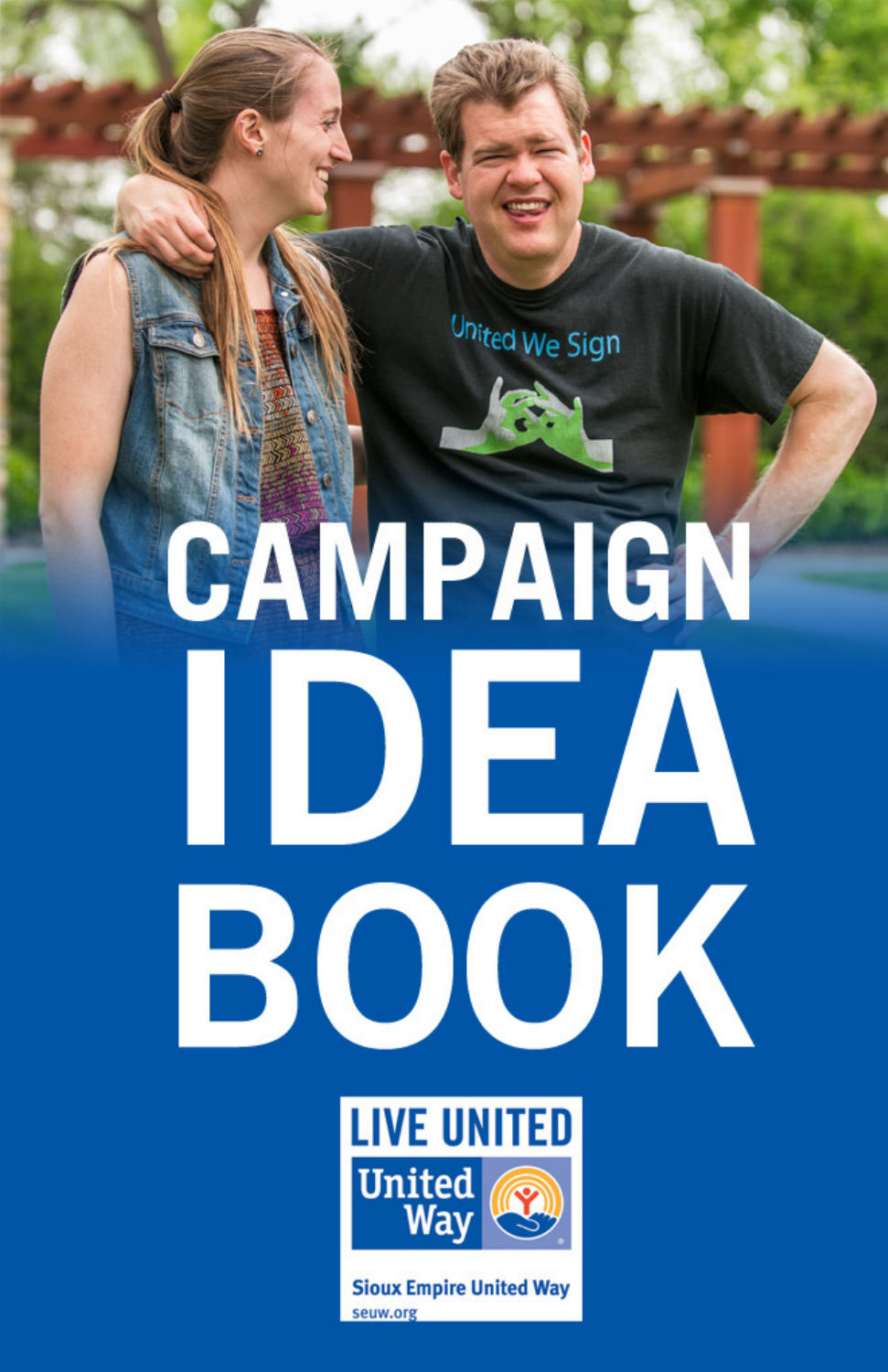This booklet is a compilation of great ideas to help you ignite an exciting and effective employee campaign! Included are simple promotions as well as unique and successful events actually implemented by local organizations.

| <b>INDEX</b>                           |               |
|----------------------------------------|---------------|
| <b>Section 1 Themes and Promotions</b> | $\mathcal{P}$ |
| <b>Section 2 Special Events</b>        | 6             |
| <b>Section 3 Incentives</b>            | 15            |
| Section 4 Thank You/Recognition        | 17            |

Remember that not everything you do has to make money. Sometimes just getting together for fun and team building can be a good way to remind people about your campaign.

Use this booklet as a starting point to help develop campaign ideas tailored to your company's theme, or to use as a "thank you" for your employees.

# **Have fun and be creative!**

A Sioux Empire United Way volunteer will be working with you and will be available to assist you during your campaign. Please don't hesitate to ask for his/her help.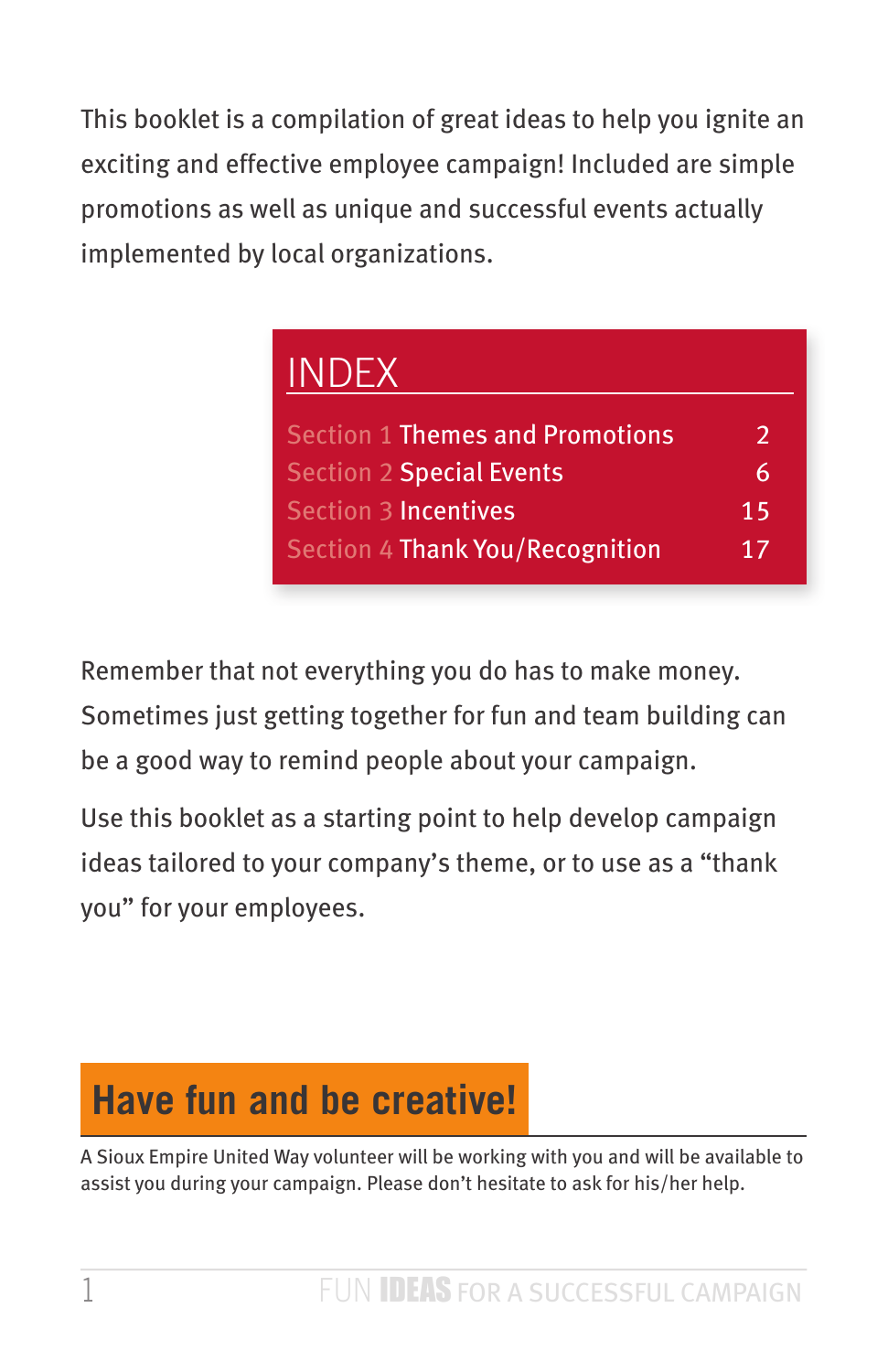

# **Section One**

# **Themes and Promotions**

Personalize your campaign by establishing a theme that generates related activities. By involving more employees, your company's campaign becomes their campaign.

Themes build enthusiasm, capture attention, and make your company's campaign more meaningful and educational. Involve others in creative brainstorming. Don't

# Watch for this symbol  $\mathbb{O}$ ...

We understand that your time is valuable, so we've created a Time Intensity Scale. The more of the above symbol associated with an activity, the more time you'll need to plan and carry-out the idea (1=least time; 5=most time). be afraid to explore different options, just remember to keep it in good taste.

Included in this section are flyer ideas to get people motivated attend a campaign rally or to remind them to turn in their pledge card.

# Be a Lifesaver **OOO**

Write "Be a Lifesaver, Please Give" on a sticker and wrap it around a roll of Lifesavers. Continue the theme throughout the campaign by providing facts and real-life stories about people who have been helped by the "lifesavers" in the community.

# **Break for United Wav OOOO**

Distribute a sack breakfast to employees as they walk in the door one morning and announce the beginning of the campaign by saying, "Break for United Way Campaign". Wear hard hats and construction vests as you hand out the sacks.

# Chip in for United Wav OO

Place chocolate chip cookies on employees' desks with a note attached announcing the start of the campaign and asking employees to "Chip in for United Way".

# **Decades of Caring OOO**

Choose a 50s, 60s, 70s or 80s theme and have employees dress accordingly. Display pictures of long-time staff members helping with community service projects or participating in United Way campaign activities from the days of old.

# Get the Home Run Feeling OOOOO

This theme can motivate your employees to give generously. Kick off your campaign with ballpark cuisine. Charge 25 cents for a soda, 50 cents for a hot dog and have free popcorn. Don't forget the chips! A large baseball diamond can serve as a goal chart to monitor progress from first base to the "home run" goal.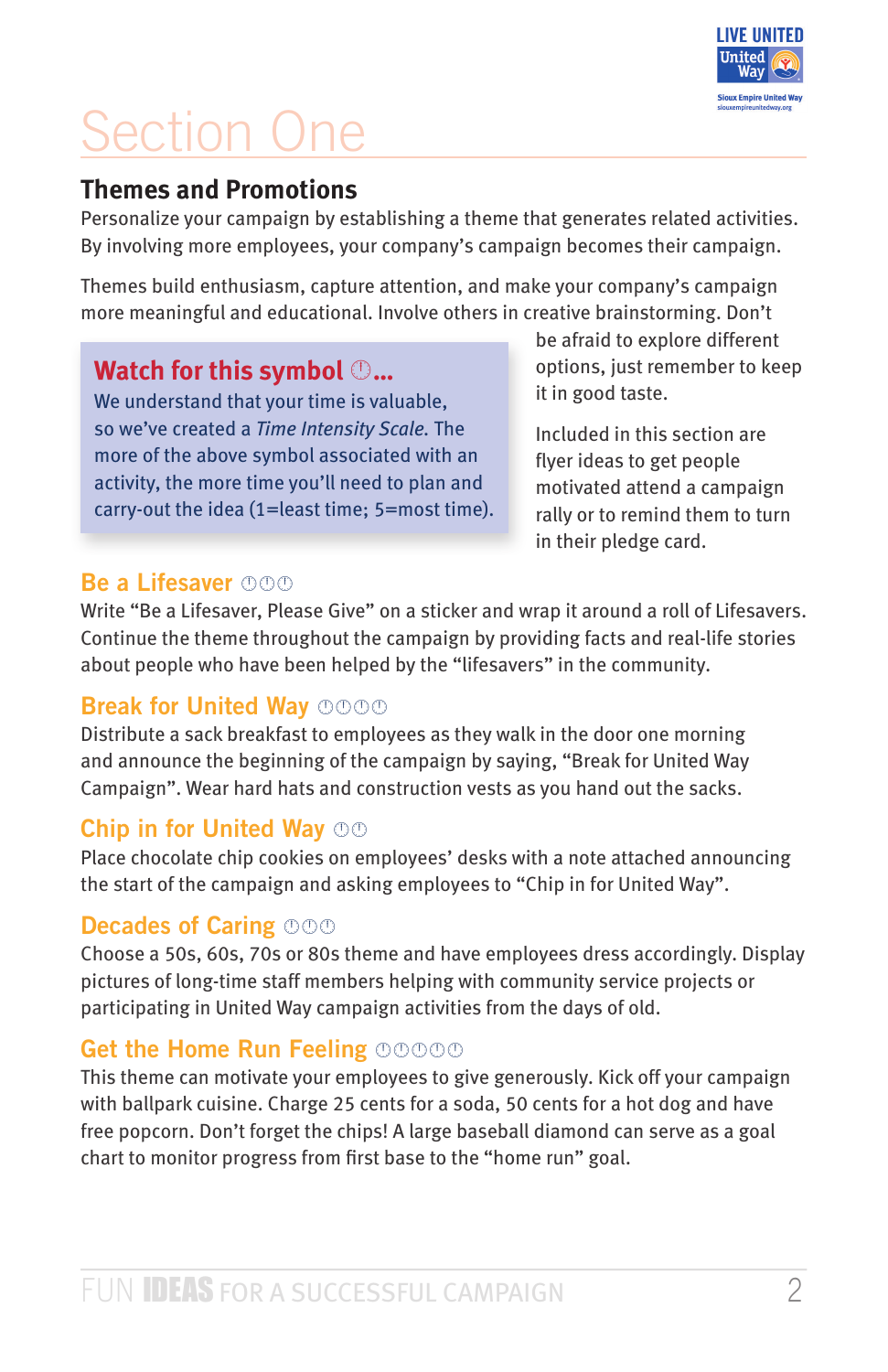# **Paint a Better Future <b>A** A A

Use invitations shaped like a paint brush or that look like they have been paintsplattered. Make posters for the break room that resemble the invitations. Have a volunteer painting project for your employees.

# **Hurray For Hollywood OOO**

Roll out the red carpet and hold events centered around the silver screen. Take pictures of everyone holding a replica Oscar and post these pictures on paper stars in the designated "director's studio". Over the lunch hour, show a movie and charge a small admission fee. Serve popcorn to the patrons.

# **On the Road to Community Betterment <b>***O*<sup>0</sup>

Make signs in the colors and shapes of road signs which say: "**CAUTION**: Community-Building at Work"; "**STOP** Hunger"; "**ONE WAY** to a Better Community"; "**YIELD**: Think of Someone Else First". Take pictures of your employees and put them on colored construction paper. Build a block with photos and place a sign next to it with the theme, "Building a Better Community".

# **"Raisin" Money for Sioux Empire United Way**  $\circledcirc$

Bring small boxes of raisins and attach a note to the box that reads, We are raisin money for United Way. Continue the theme throughout the campaign by providing facts about SEUW as well as where the money raised goes.

# **Reality Campaign** ÂÂÂÂÂ

Get real with your employees and conduct your campaign with a theme centered on the reality TV shows that have taken over the world! Hold daily activities with a tie to the numerous reality shows that are out there, i.e. Survivor picnic, Wipeout putt-putt contest, Who Wants to be a Millionaire trivia...

# **We're Cooking Now**  $\odot \odot$

Have an employee potluck lunch. Each employee brings a favorite dish. What a great way to thank everyone for their support and to announce your campaign results. A variation of this would be to have a Hawaiian Luau.

# **You're a Star When You Give to United Way** Â

Invite all the employees to the campaign rally using a big yellow star made out of construction paper. On one side of the star, write the campaign theme, and on the other side, list the date, time and location of the rally.

# **Bon Voyage <b>***OO*

With a traveling theme, you can host a bon voyage party as a victory celebration. Everyone who gives through United Way gets a passport to get into the party. Top contributors will be put into a drawing to win a prize, possibly donated from a travel agency or cruise line.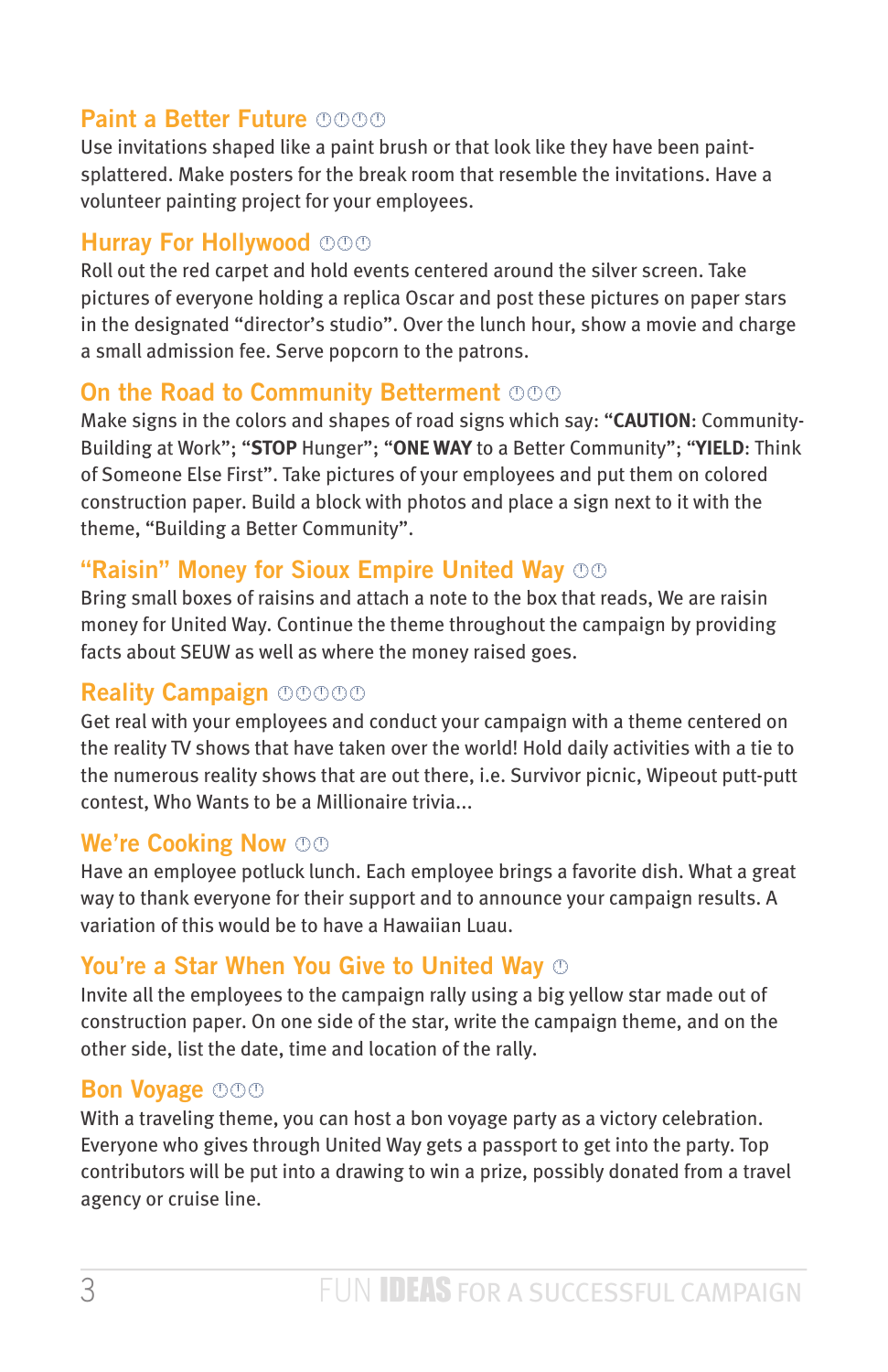

# **Battle of the Sexes <b>DO**

It's the men against the women to see who gets the highest percent participation. At your kick-off, have a short quiz in which two men and two women volunteer as contestants. Women have to answer questions about topics that men generally know a lot about, and vice versa. Example: One man can be asked the name of a product used to slough dead skin cells off the face (*exfoliator*); women can be asked what is the house that Ruth built (*Yankee Stadium, made famous by Babe Ruth*).

# **United Way 007 00**

Clues are given to employees in the form of riddles. The department of the individual who figures out all the riddles receives a prize at the end of the campaign.

# **United Way Boot Camp** ÂÂÂÂ

- › Camouflage decorations
- › Ropes course or rock climbing
- › Chant "1...2...3...United Way for Me!"

# **In Hot Pursuit of Cool Millions <b>O**O

Campaigners dress up as spies wearing trench coats and carrying magnifying glasses. Pass out United Way informative messages in code and offer a prize for the employees who can decode the messages.

# **Beach Bash**  $\oslash$  $\oslash$

Decorate cafeteria or break room with beach balls, etc. Serve hot dogs and fruit kabobs. Have a casual day and tell everyone to wear their favorite Hawaiian shirt. Award prizes for the best outfits.

# **More Themes**

- › Be a Champion for Your Community
- › Catch the Caring Spirit
- › Go for the Gold
- › Make Your Mark
- › Portraits of Giving
- › Your Gift Works Magic
- › Do Something Wonderful
- › Light Up a Life
- › Touch a Life
- › United We Stand
- › Building a Better Community
- › A Race Everyone Wins
- › Be a Star in Someone's Life
- › Share Your Light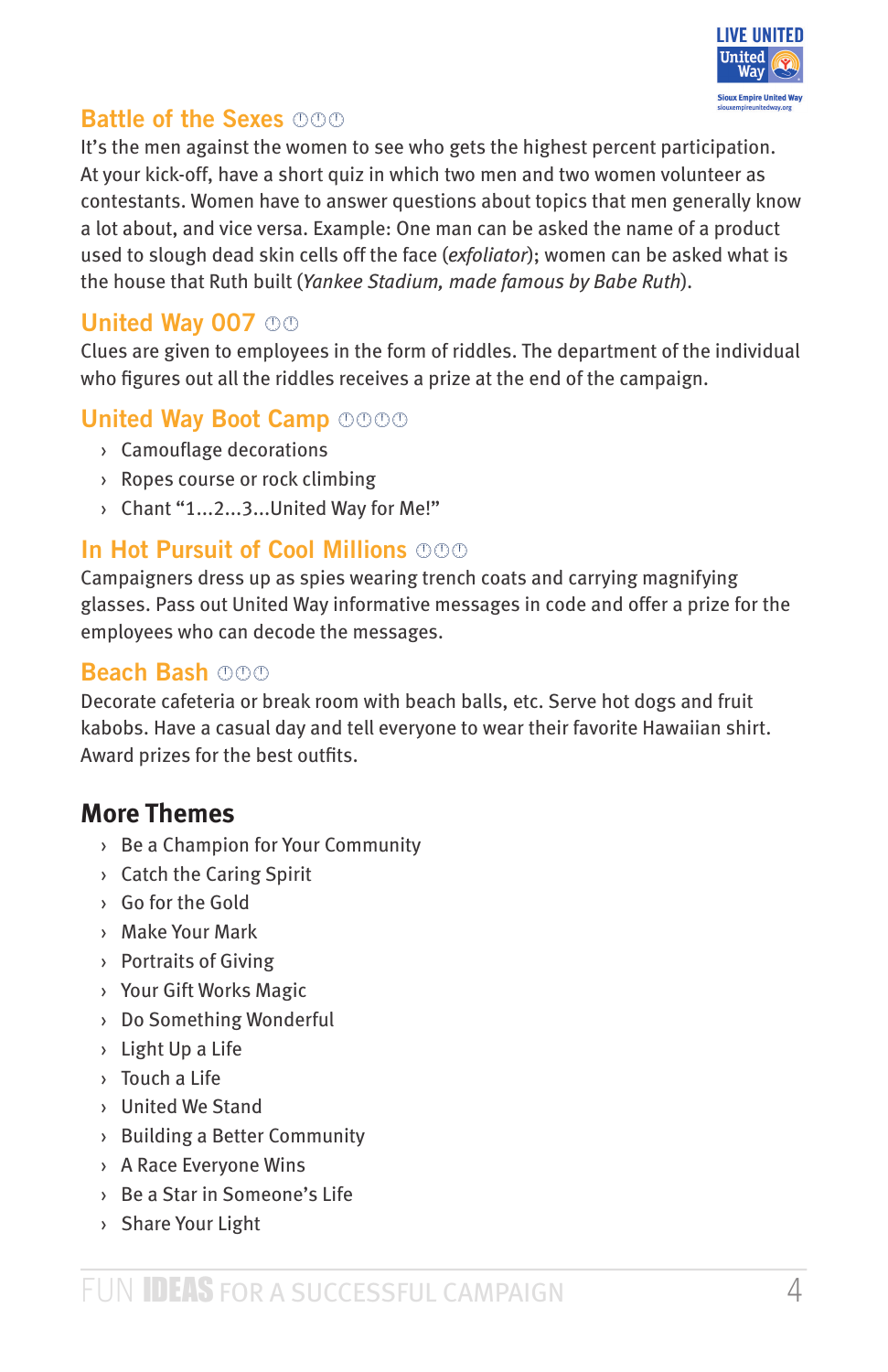# **Treat Themes**

Place a treat on the employee's desk with a message such as:

- › **Donut** forget to turn in you contribution card
- › Please make **PayDay** part of your day!
- › You don't have to have a **Mint** to give to the United Way Campaign
- › It doesn't take **100 Grand** to help, but it means a million to so many!

# **I'm Away...But LIVE UNITED**

Encourage supporters to include LIVE UNITED in their voice mail, on email signatures, on Facebook, or on IM away messages.

# **A LIVE-Ly Screen**

Create a LIVE UNITED computer screen saver, customized for your company. Ask the IT department to make it available to all the users on the LAN. Otherwise, make it available for individual users to download.

# **Window Dressing**  $\odot$

Put together a window display of LIVE UNITED signs, posters, photos, stickers, and other items for a storefront or office display case.

# **Say Cheese**  $\odot$

Set up a photo shoot at your workplace, school, or other location. Have LIVE UNITED t-shirts of different sizes on hand. Pose people in front of a non-distracting backdrop, and email them their photo. Put them all over the walls, in the elevators, on the back door of the bathroom stalls. (Make sure you get a signed photo release from photo participants.)

# **What's Your Sign?** Â

Display LIVE UNITED on electronic signboards, marquees, billboards and other highvisibility spots.

# **Chalk It Up**  $\circledcirc$

Use chalk to write a large LIVE UNITED in front of an office, in a parking lot or other paved space.

# **Thank-You-Gram** Â

Send a LIVE UNITED thank-you to any and all who helped to put these ideas into practice, or for anything else.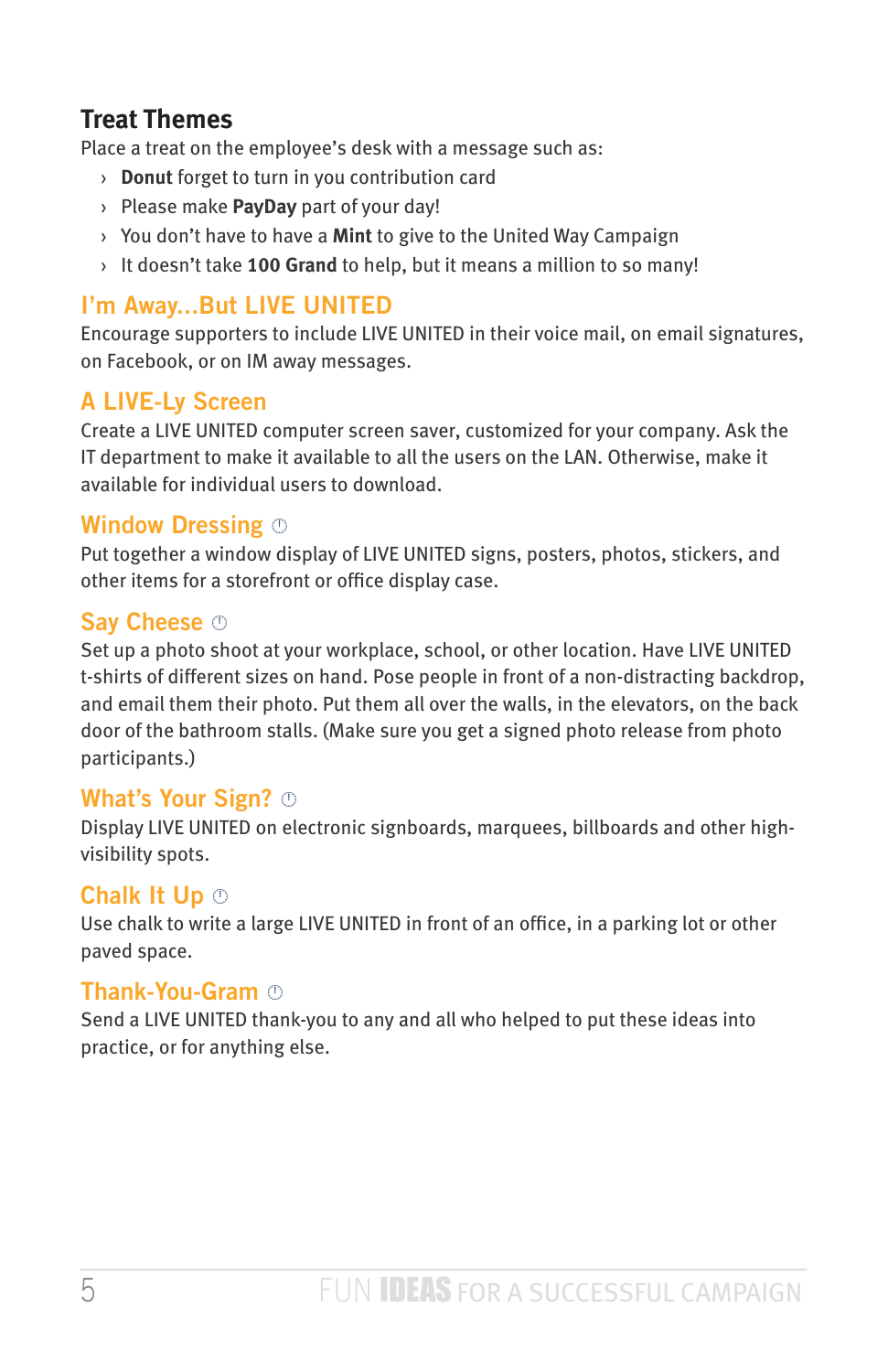

# Section Two

# **Special Events**

Special events are your opportunity to add a little something extra to the campaign. Not only do they raise extra money for SEUW, but they can be instrumental in team development and great for company spirit. Use this as an opportunity to further educate your co-workers about SEUW and most importantly, have fun! And remember, not every special event has to be elaborate, but please stress that the support of the activities is in addition to the individual campaign pledge.

When choosing a special event, we know that your campaign budget is a major factor in the process. To help guide you through the ideas we've created three levels, Small Budget, Medium Budget, and Large Budget, and we've also included the Time Intensity Scale, once again.

Also, please keep in mind that prizes/incentives should be consistent with IRS guidelines. If you have any questions, please contact your Finance Department.

# Small Budget

# **A-Dollar-an-Inch Contest** ÂÂ

Company executives participate in an all-day competition to see who ends up with the shortest tie. Employees who turn in their contribution cards cut an inch off their favorite executive's tie. Prizes are awarded for the shortest tie, the ugliest tie and the quickest to lose their tie.

# **American Idol Contest <b>A**MA

Employees can conduct an Idol contest, based on the hit TV show American Idol. Employees make a donation to vote for the management-singing group of their choice. The duo or group that attracts the most will sing a song of their choice in front of the audience.

# **Auction <b>***Auction*

Send out an email message to your employees announcing an auction and outlining the items available. You may also want to post flyers with the same information so they have a constant reminder. Ask employees to donate items or ask your generous vendors for goods or services. Determine what items will be auctioned off and how long the auction will last. Possible auction items could include: Nebraska football tickets, symphony tickets, concert tickets, dinner for two, round of golf, etc.

At the end of the auction, announce the winners with an email message to all employees.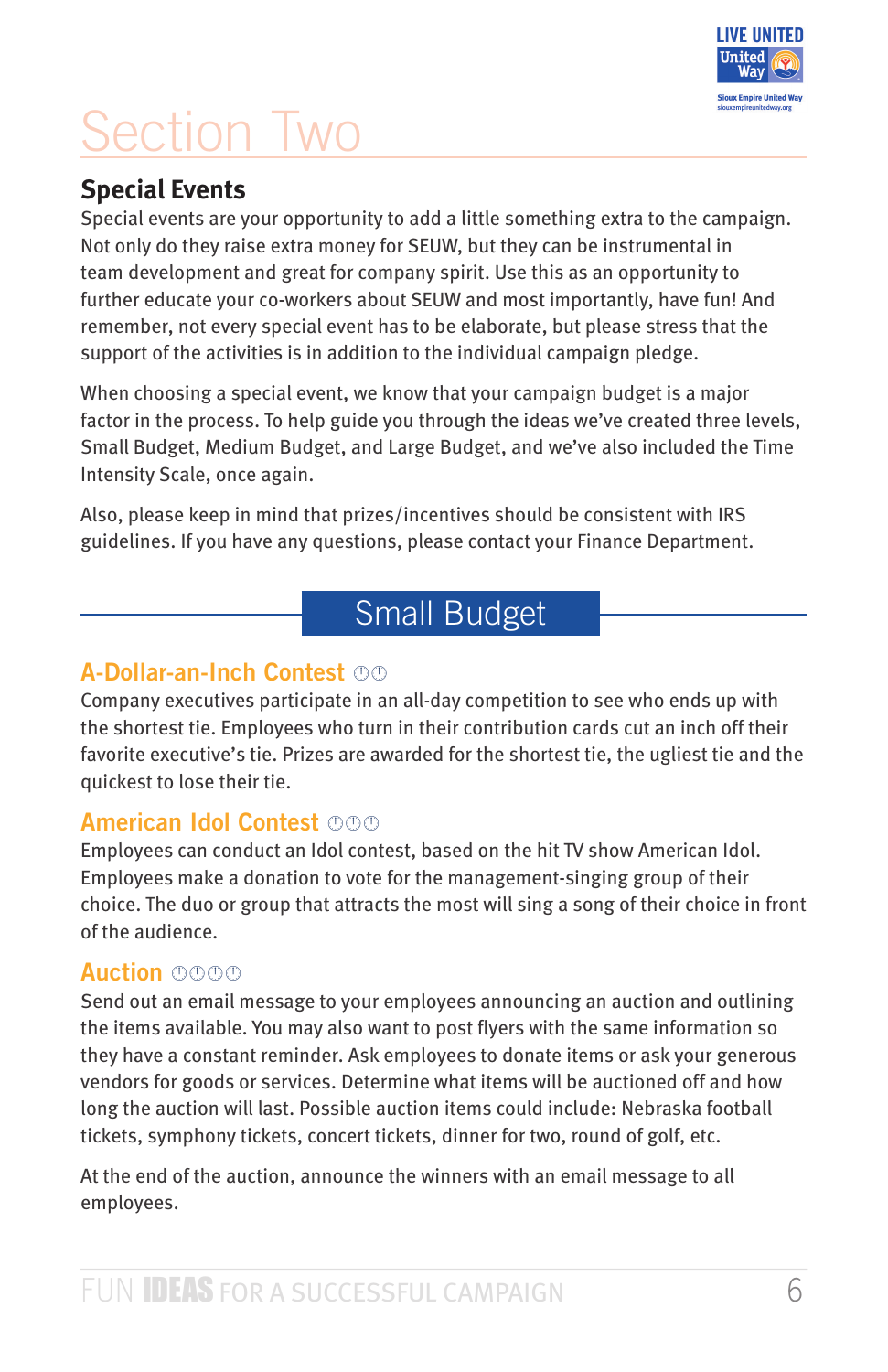# Baby/Pet Picture Matching Game OOO

Invite employees to try their luck matching baby pictures to pictures of management or department heads. Award the entry with the most correct answers a paid day off or some other fun incentive. A twist on this favorite special event is matching the photo of a pet to their owner. Charge employees \$2 per ballot.

# **Back to School OOOO**

Relive the glory years of school (without all the homework). Hold a spelling bee with managers versus employees or department versus department. Contestants must spell the word correctly or everyone on the team must pay. The winning team receives a prize. Or email United Way pop quizzes to employees with winners receiving a prize. Give away customized lunch boxes. Have employees' kids help in the decoration of flyers and custom printed materials.

# **Bakery Cart OOOO**

Wheel a cart of bagels, doughnuts, danishes, coffee and juice through the office, collecting donations in exchange for the goodies.

# **Balloon Pop OO**

Employees donate prizes for this event-a variation of the tradition raffle. Before filling a balloon with helium, put a note inside with the name of the prize written on it. Employees pay \$1 to buy a balloon and pop it to find out what prize they've won.

#### **Candy Jar Guessing**  $\odot$

Fill a jar with candy or other items and display it in the office or employee break room. For \$1 per chance, the employees can guess how many items are in the jar. At the end of your campaign, the employee that has the closest guess wins the jar and its contents.

#### **Casual Dav ®**

Sell Casual Day badges that allow employees to dress casually on certain days. Employees purchase badges for \$8 for a week or \$2 a day. The badges carry an expiration date, depending on the amount donated.

# **Chair Derby OO**

Set up a relay course for employees to go through, sitting in chairs or riding tricycles. Use a stopwatch to time the contestants, with the best time winning a prize. Participants pay \$2 to play and observers wager \$1 on their favorite contestants.

# **Children's Art Contest OO**

Distribute photographs of one or two top executives for employees to take home for their children (12 and under) to draw. Charge a \$5 fee to the parents submitting entries. Employees vote for the best drawing by paying \$1 per vote. Have an official critique of each work and display the collection in an "official" art gallery. Or, give kids a drawing topic such as "What does hope mean to you?" or "Helping others".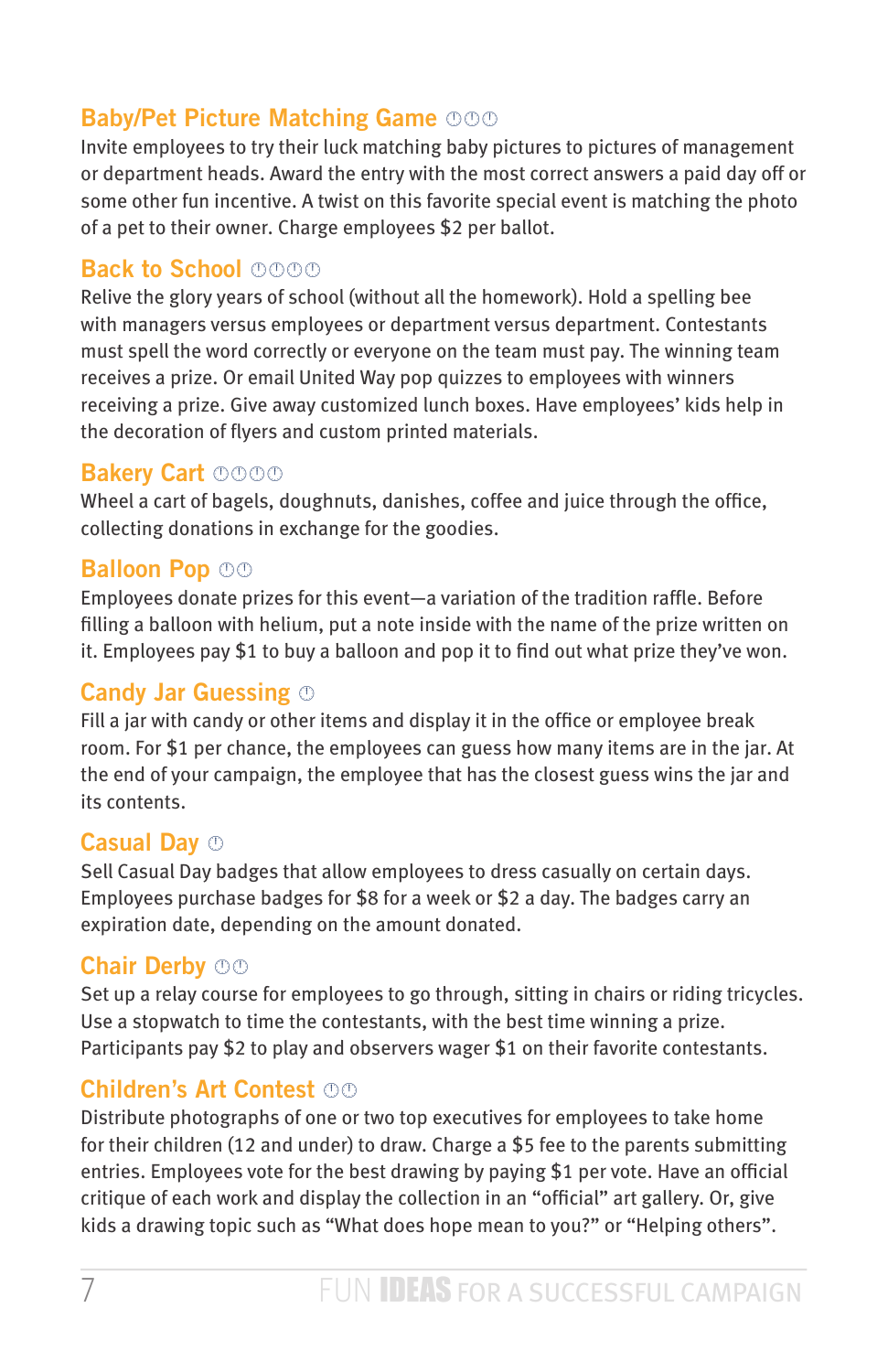

# **Chili Cook-off <b>@@**@

Have a chili cook off for all those people who think they make the best chili. Let the judges decide who has the Best in the Midwest. Offer prizes for the winner and gifts for the other participants. Why should the judges be the only ones enjoying the feast? Charge admission and have a chili lunch for your company's campaign kickoff. Another option may be for the company to reimburse each chili entrant up to \$10 for the cost of ingredients.

# **Coin War ©©**

Supply each department with an empty bottle from the water cooler. Invite employees to drop in spare change. For a fun twist, designate dollars as sabotage amounts and encourage competing departments to drop greenbacks into each other's bottles. At the end of the campaign, count coins and subtract dollars. The department with the most money wins and all proceeds are donated to United Way.

# **Crazy Days <b>***O*

Encourage your employees to show their wild side. Some examples are:

- › Monday: Western
- › Tuesday: Ugly earrings/tie
- › Wednesday: Outrageous socks
- › Thursday: Turn back the clock (60s, 70s, 80s)
- › Friday: Outrageous hat

# **Crazy Olympics OOO**

Employees compete in crazy athletic events for prizes. Participants donate a \$5 fee to enter. Observers wager bets on their favorite entrants. Examples of events: obstacle course, three-legged race, tricycle races, miniature golf (using beach balls, pool cues, etc.)

# **Early Bird Gets the Worm**  $\odot \odot$

In the middle of your campaign, treat contributors who have already turned in a contribution card. Place a balloon on their desk with a note of thanks. This encourages employees to turn in their contribution cards early, while recognizing individuals who are eager to give.

# **Email Bingo <b><sup>O</sup>**

Sell bingo cards leading up to the day you'll hold email bingo. Throughout the day, call out numbers using email. The first one to get bingo emails the number caller saying they have bingo. Award prizes to the first three winners.

# **Executive Prison** ÂÂÂÂÂ

Transform an office into a jail cell. Arrest managers and executives and allow them to make telephone calls to their staff members to bail them out. All bail collected will be added to your campaign total.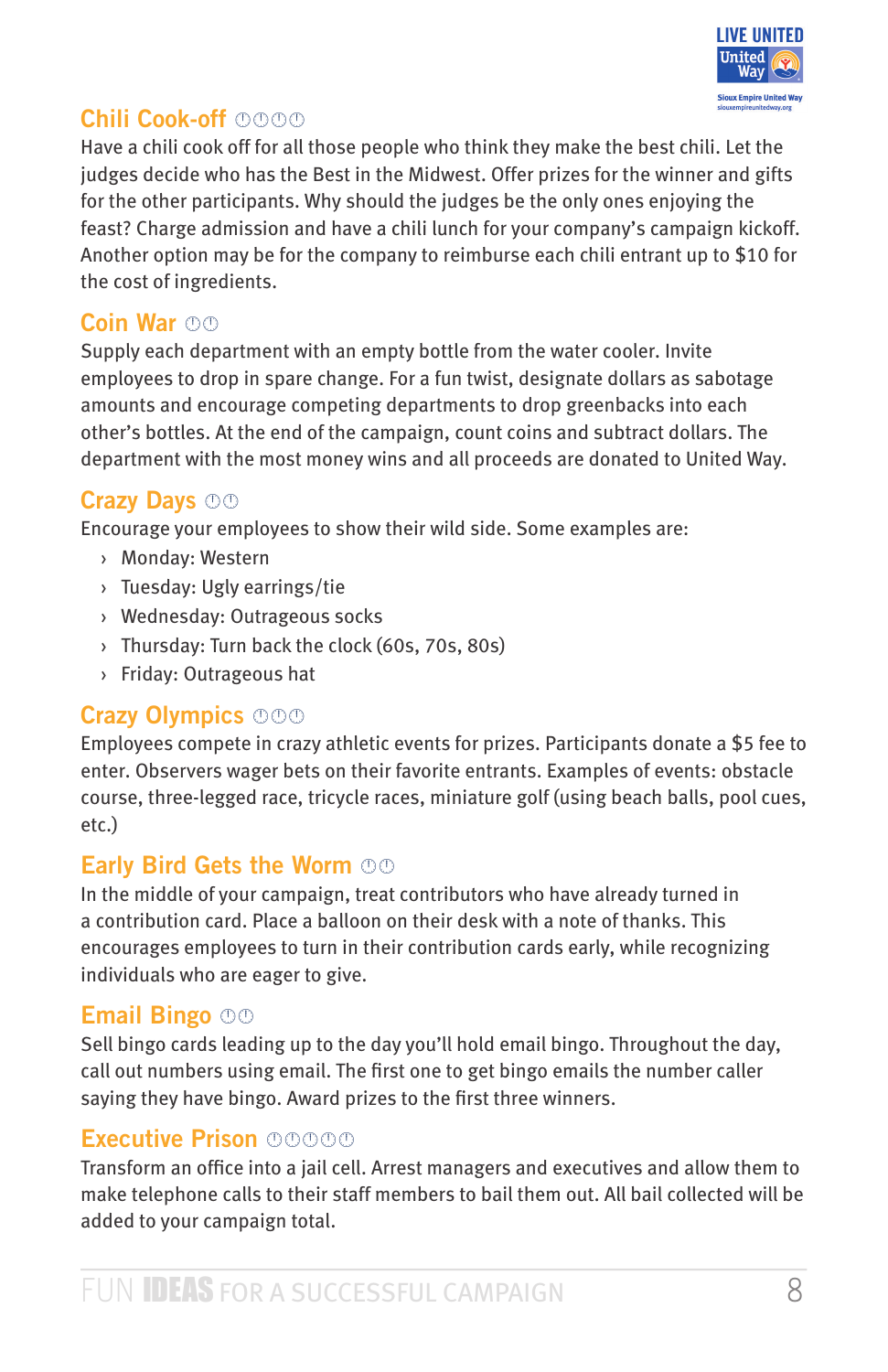# **Miniature Golf <b>@@@@**

Build a nine-hole course around the office featuring ramps, water and sand. Have each department design their own hole(s) and award prizes for the most creative, most difficult, etc. Low score wins a prize. In case of a tie, hold a sudden death playoff. Interested twosomes return an entry form, bring a putter the day of the event, and pay an entry fee of \$5.

# **Oldest Company T-Shirt Contest ©©**

Dust off those old company t-shirts and model them proudly in this fun special event. Charge a \$3 entry fee and have a fashion show to display the history of logo changes and company mergers. Award new company gear or clothing gift certificates to the winners.

# **Paper Airplane Toss**  $\circledcirc\circledcirc$

All contestants pay \$2 for each sheet of the designated airplane paper. Use hulahoops as your targets. Have people throw airplanes into hula hoops for accuracy tests, have a competition for furthest flight and award prizes for best designed aircraft.

# **Put Yourself in Their Shoes**  $\circledcirc \circledcirc$

Ask employees to wear a crazy pair of shoes and enjoy a wild and crazy lunch. The menu: foot-long hot dogs, shoestring potatoes, corn chips, archway cookies, and sole music, i.e. Blue Suede Shoes and These Boots Were Made for Walking.

# **Scavenger Hunt <b>O O O O**

Employees participate in a scavenger hunt that requires them to find unusual items from around the neighborhood or office building. You can plant items with selected employees, for others to discover. Teams of four pay a group entry fee. If each team member is from a different department, automatically award them ten bonus points. The goal is to accumulate as many points as possible in one hour. If a team arrives late, assess a penalty of two points per minute (or fraction thereof). Have a prize for each member of the winning team.

# **Shave the Boss's Head**  $\textcircled{\circ} \textcircled{\circ}$

Create a chart to keep track of set company campaign goal. If the goal is reached exceed, boss shaves off his or her hair. Have a photo image or drawing of boss without hair at the top, displaying result of reaching goal, or show progress posters with the slow removal of hair, as the employees get closer to the goal.

# **Tricycle Races <b>OO**O

Create teams of three or four. Teams are named and publicized in advance, allowing employees to make their pledges or bet on the winning team. Team members ride large tricycles through a predetermined course through the office. Possibilities include: through hallways, lunch/break rooms, around cubicles, chairs, and in and out of offices. Fans are able to watch and cheer from different areas around the office.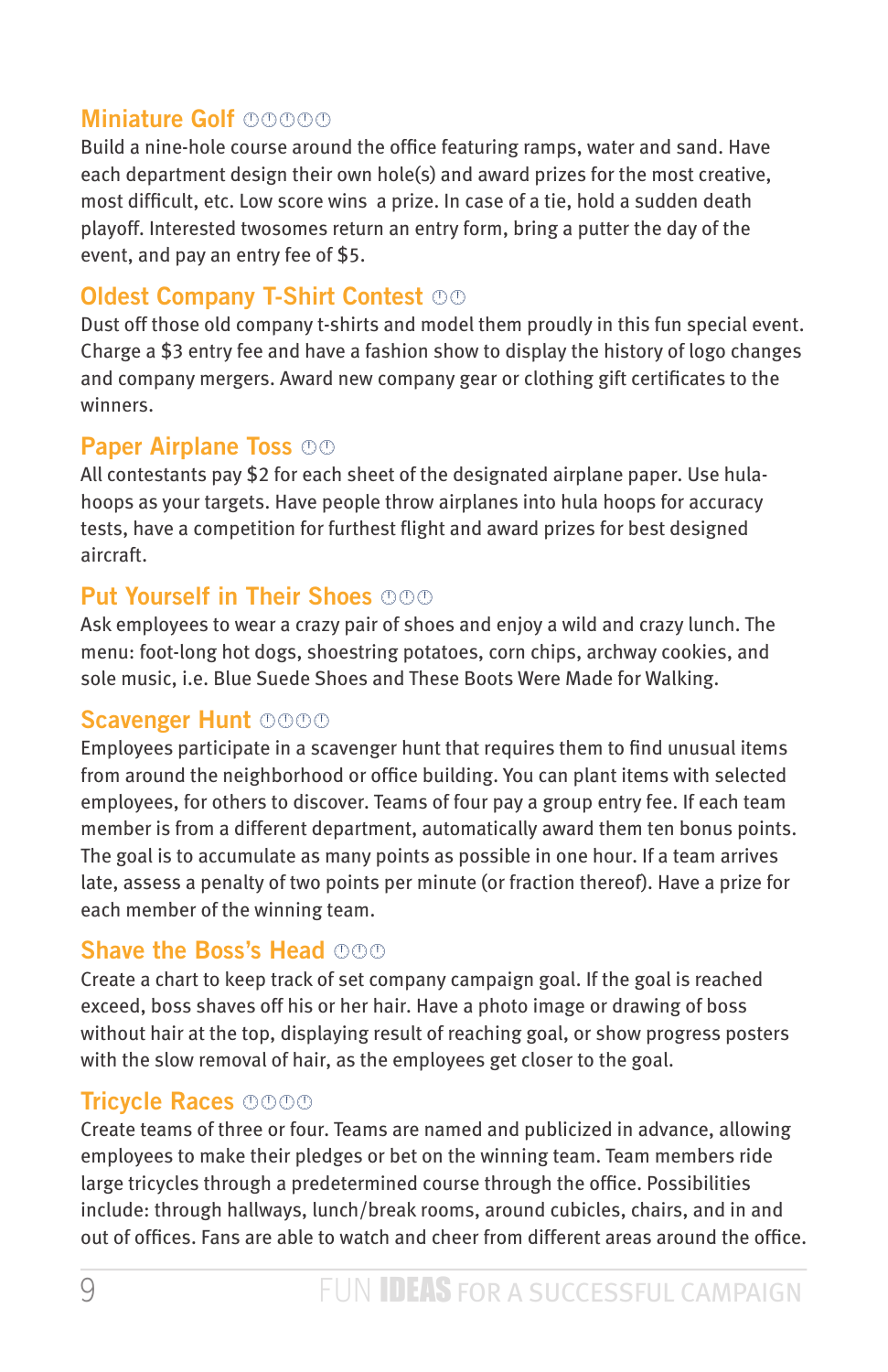

# **Trivial Pursuit Match/Game Show Contest <b>A** A A

Hold the trivia challenge during a staff meeting. For a more game-show like effect, use noise makers or bike horns for buzzers and give contestants life-lines that they can redeem throughout the game. Award prizes to winners.

# **Ugly Lamp Month**  $\odot \odot$

Use any elephant (an ugly lamp works great) and offer the opportunity to purchase points to move the item to someone's work space or keep it out of your work area. Calculate and move daily, weekly, etc. Wherever it ends up at the end of the time period, it must stay for one month.

# **Ugly Tie or Ugly Earring Contest**  $\odot \odot$

All contestants pay \$5 to wear the best ugly tie or earrings they own. Place voting boxes around the office and charge \$1 per vote. Employees vote as many times as they want for their favorite. Bring a Polaroid and charge for photos taken of employees with their favorite contestant.

# **Video Game Party <b>O**O

Employees volunteer to bring in video game systems and the company provides snacks. Charge \$5 per person to compete in a tournament or to play video games for set amount of time. If you hold a tournament, provide prizes, maybe even a video game system.

# **Whose Legs are Those?**  $\circledcirc$

Line up co-workers for mug shots of their legs in Bermuda shorts, legs only. Encourage employees to pay a small fee (\$1) to guess who's legs belong to which co-worker. A variation of this would be to guess noses or feet.

# **Comedy Hour? OOO**

Ask a local comedian or improv group to donate their services over the lunch hour. Or you could also have the office clown give a stand up bit. Have employees buy tickets to attend.

# **Picture with a Celebrity OOO**

Obtain a life-sized cutout of a celebrity. Sell picture taking opportunities for \$1 each. Try to obtain one cutout that would appeal to women and another that would appeal to men.

# **Basket Shooting Contest**  $\odot \odot$

Employee contestants get pledges for the number of baskets they make in a 3 minute period. You can create teams to get the competitive juices flowing even more.

# **Tug-of-War**  $\circledcirc\circ$

Have hourly vs. salaried staff or interdepartmental competition. Each team pays an entry fee with the winning team winning a prize. Could be an extra casual day or perhaps they could be let off early on a Friday.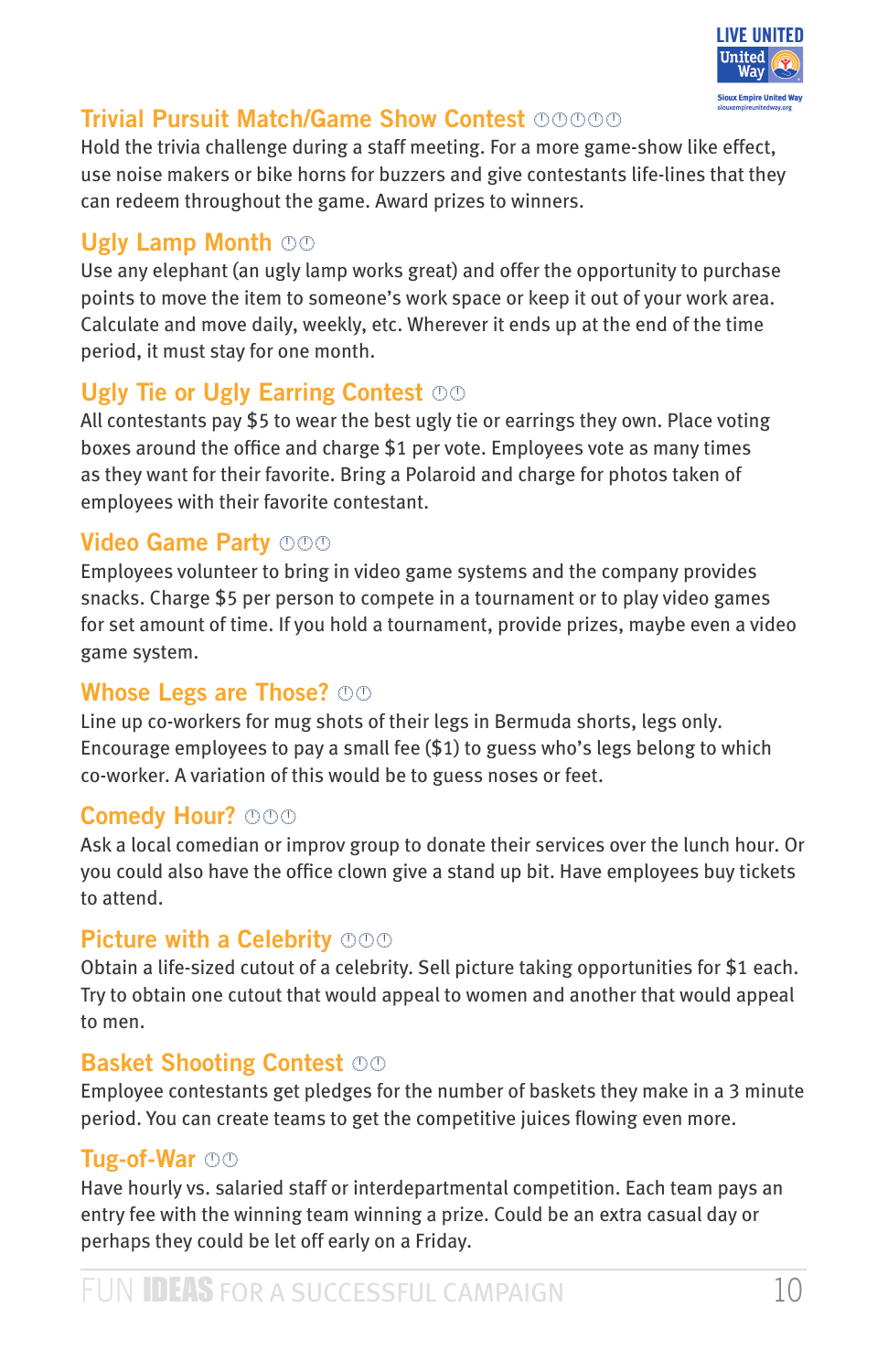# **A Taste of (your company name here)** *OO***<sub></sub><sup>***O***</sup>**

Invite local restaurants in the area to set up their best dishes for employees to sample and purchase in order to raise funds for your campaign.

# **International Food Day** *<b>O O*

Employees team together to create a lunchtime taste of the world, complete with decorated booths and costumes. Employees purchase tickets redeemable for food at the booths. Have a panel of celebrity judges and award prizes.

# **Whipped Cream Sponge Throwing**  $\odot \odot$

Instead of a pie-throwing contest, use a sponge with whipped cream on it. Get management to be the target and let employees by chances to cream the boss.

# **Funniest Home Video Contest**  $\circledcirc \circledcirc$

Invite employees to create their own home or work videos. Charge an entry fee at a viewing party. Offer a prize for the best video and have the audience vote to see who wins.

#### **Walk/Run/Ride** ÂÂÂÂÂ

Have a company-wide walk/run/ride and have sponsors make a pledge per mile. Proceeds to benefit United Way.

# **Health and Giving Event OOOOO**

Have each department host a health event such as a yoga class, stress reduction workshop, or nutrition and personal trainer consultation. Charge employees to attend each event.

# **Good Neighbor BBQ OOOO**

Join with other companies near your business to have a cookout with games and giveaways. Have a speaker present and invite families from area agencies to partake in the festivities.

# Medium Budget

# **Dog Salon OOOOO**

Invite those furry friends in for a wash to remember. Hold it in the company parking lot and invite executives to help wash. Have treats for both the pooches and the owners, and charge a fee for different services. The Gold Package could include a wash, condition, style, massage and blow dry.

# **Employee Cookbook** ÂÂÂÂÂ

Collect recipes and helpful household hints for a customized cookbook. Print and bind books in-house, or find a local print shop to donate their services. This has been a popular event, so plan for an enthusiastic response! Sell them to employees for \$5 a book.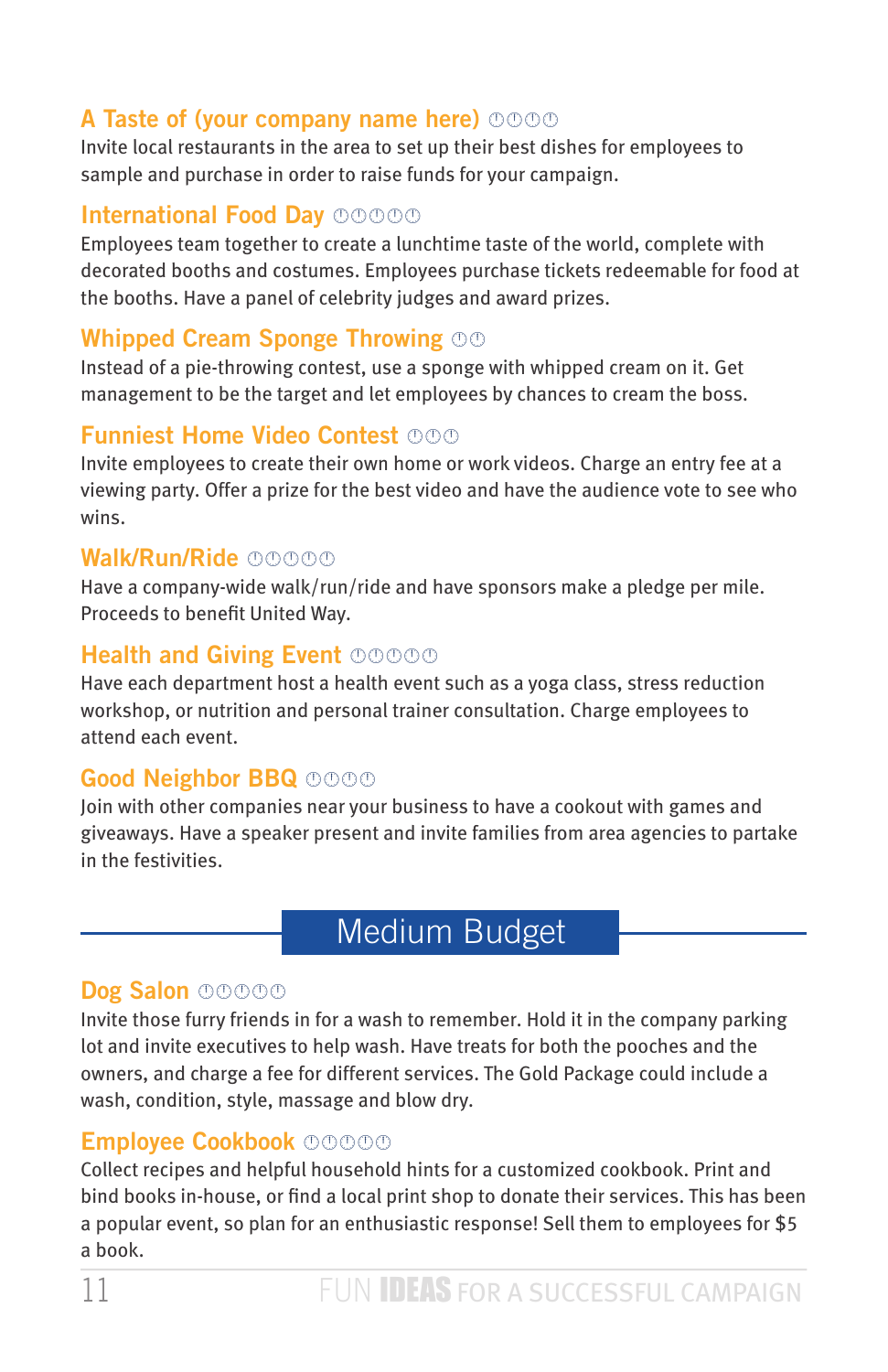

# **Executive Car Wash <b>AAAA**

Employees donate \$5 to have their car washed at high noon by their boss. As a twist, have the boss dressed in business attire. Charge extra for special services like cleaning the interior or polishing the rims. Charge for Polaroid photos of the employees and the boss washing their cars.

# **Happy Halloween!**  $\oslash \oslash \oslash$

Plan a Halloween theme and hold a pumpkin carving contest. Find a local business to donate pumpkins for your event. Individuals or groups can enter carved pumpkins Award prizes in various categories:

- › Best traditional pumpkin
- › Most creative pumpkin
- › Best effort by a group
- › Best effort by an individual

Throw a Halloween costume party at the end of your campaign to display the pumpkins and announce the dollars raised by employees. Also give prizes to the employee sporting the best costume.

# **Less Stress for United Way OO**

Bring in a professional who will donate their services for stress reduction. Have employees pay a minimal fee for a chair massage, aromatherapy, manicure and yoga class. Watch the stress melt away from your employees and watch the special event dollars roll in!

# **Office Indy 500 OBOO**

Rent or borrow remote-controlled cars. Set up a racetrack constructed from items around the office and charge racers \$2 per race. Conduct time trials or have head-tohead competitions to determine the Office Indy 500 champion.

# **Pancake/Waffle Breakfast <b>A** A A

Sell tickets and have people sign up for their choice of pancakes or waffles. Cook breakfast in your company cafeteria. Each department can donate an item.

# **Basket Raffle/Silent Auction OOOOO**

Invite each department to assemble a basket of items that employees will buy individual chances to win. Make an event out of it and use a large conference room to stage Basket Central where employees will peruse the items and submit chances or bid for their favorite items. Award prizes to the department(s) who put together the most creative or most coveted basket.

# **Build Your Own Sundae <b>A**

Create a sundae bar with an assortment of ice creams and a wide variety of toppings. Sell to employees for \$3 or this can also serve as a thank you event.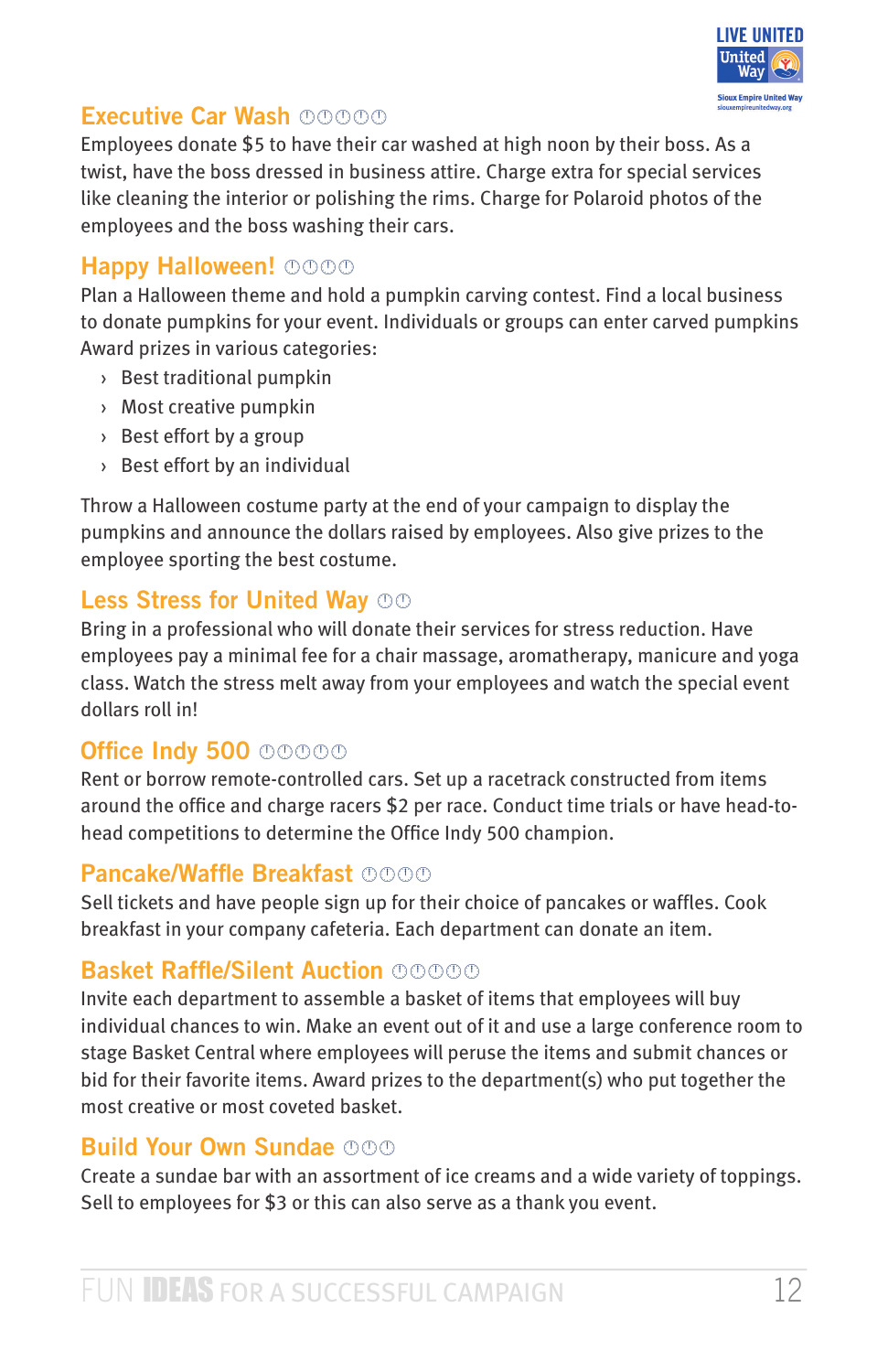# **Athletic Gear Dav OOO**

Sell buttons that allow employees to wear their jerseys for their favorite sports team on a Friday. Host a Tailgate Party during the lunch hour for those who purchased a button. Provide hotdogs, chips, soda and ask employees to bring their favorite dish to share. For even more fun, play football trivia.

# Large Budget

# **Golf Tournament OOOOO**

Invite employees, families and outside vendors to participate in a golf outing that supports SEUW. Choose a best ball format to get more casual golfers involved. Have pin prizes for the longest putt, closest to pin, and longest drive. Wrap the day up with a reception including food, drinks, door and pin prizes.

# Karaoke Party OOO

This has the potential for being a big fundraiser and a great team builder! Participants pay \$2 to enter and are given a list of songs and a pledge sheet in advance. Participants ask employees to support them by pledging an amount of money. A variation to this would be to have Executive Karaoke. Employees pay money for executives to get up and sing the song of their choice. Provide the rock stars props such as funny hats, boas, sun glasses and other costume items.

# Mardi Gras **OOOO**

Invite a jazz band to play at your kickoff event. Hold a parade float contest, with departments decorating shoeboxes as floats. Sell bead-o-grams (beads with thoughtful messages attached). Host a Cajun potluck.

# **Sumo Mania OOOO**

Call a local rental company and rent the Sumo Wrestling package. Recruit top management or high profile employees in the company (receptionist, executive assistant, etc.) to participate. Place containers with a photo of the participant on it in the lunch room. Employees will determine who will be the sumo wrestlers by placing their vote and \$1 in the container of choice. At the end, the votes are counted and the two with the most money face off in a match. Let the wrestling begin!

# **Bowl-A-Thon OOOO**

Ask employees to participate and consider charging \$2 to enter. Give each participant a pledge card in advance to use when asking employees for their support. Make the event fun and encourage fan support.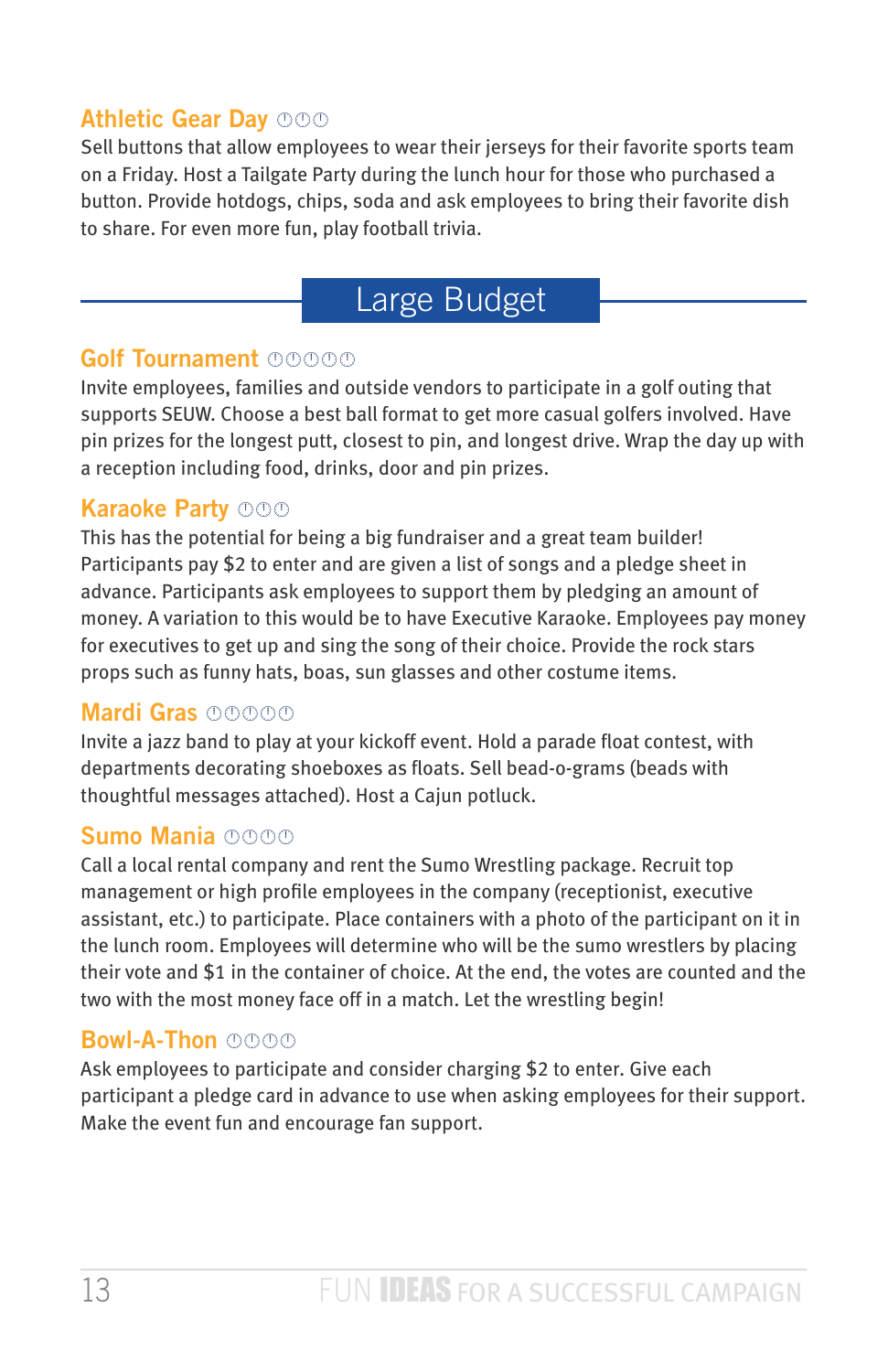

# **Carnival** ÂÂÂÂÂ

Invite employees to an old-fashioned carnival, complete with a cake walk, bake sale and 50 cent hot dogs. Don't forget to hand out balloons! Hold a ring toss and charge participants per turn. Set up a dunk tank with all your favorite dunkable executives. Charge \$5 for three balls or \$10 for a guaranteed dunk. Throw a pie at your favorite executive for \$5.

# **Casino Night <b>OO**OO

Ingredients for a successful Casino Night:

- › Complimentary popcorn and soda
- › Executive staff serves as dealers, cocktail waiters/waitresses or emcee's
- › Poker chips and raffle tickets
- › Blackjack tables
- › Texas Hold 'Em Tournament
- › Bingo game
- › Award prizes to the chip leaders/contest winners

# **Money Grab <b>O**O<sub></sub>

Sell raffle tickets,\$2 each or three for \$5, for a chance to win cash and prizes in a rented money machine. This inflatable booth blows the money, tickets, etc. around, and the employees have a limited amount of time to grab for the cash. You determine how many people will be drawn from the raffle to participate.

# **Executive Fantasy Auction** ÂÂÂÂÂ

Have executives at your organization create fantasy packages, which employees can bid on at a special auction. Packages could include fishing trips, dinners or movie ticket. Executives could also auction their special services. For example:

- › Cooking the winning bidder a special dish
- › Mowing the winner's lawn
- › Changing the winner's oil
- › Babysitting the winner's children
- › Washing the winner's car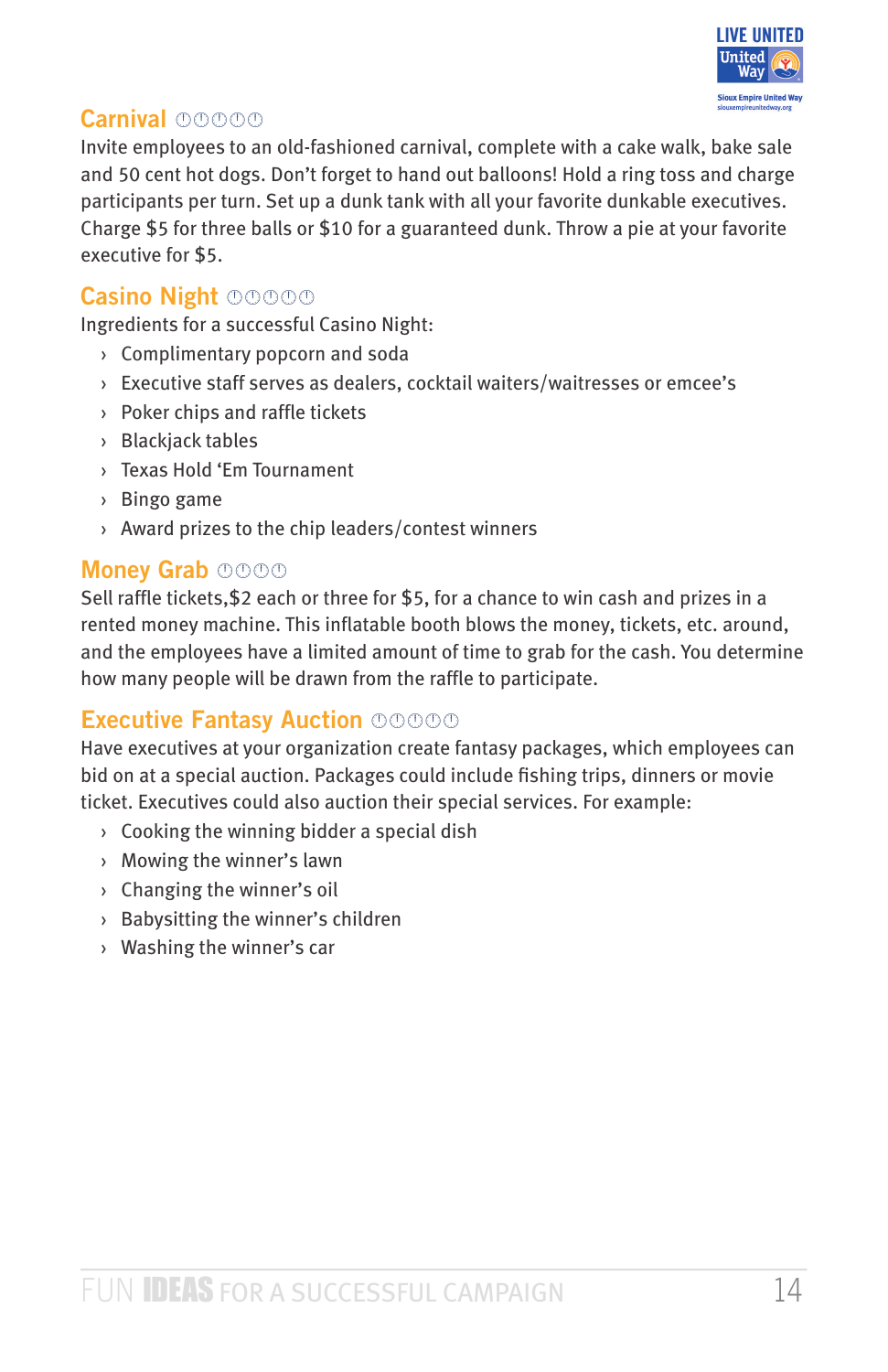# Section Three

# **Incentives**

Incentives are a great way to get people involved in your campaign. They can be incentives to attend meetings, return contribution cards or to give. Incentives can be raffles, giveaways, early bird contribution card returns, friendly department competitions . . . and the list goes on! Just remember that incentives should be consistent with IRS guidelines. If you have any questions, please contact your Finance Department.

Also, remember that token incentives are more effective than expensive incentives. Some people may react negatively to the idea of a lavish reward for giving to SEUW. It can seem inconsistent with the spirit of SEUW, so please use your best judgment. A good place to start is with your vendors. Your vendors may be able to provide gifts or loan merchandise. It is a great way for a company's vendor to show how much their business is appreciated while it spreads awareness of SEUW.

The following examples are ways to help stimulate creativity. Many of these could be used as fundraisers, too.

# **Gift Certificates/Tickets**

Here are some suggestions:

- › Airline.
- › Arcade.
- › Bakery.
- › Ballet.
- › Beauty/Barber.
- › Concert.
- › Gas.
- › Gym membership.
- › Hotel/Resort.
- › Magazine subscription.
- › Mall.
- › Massage.
- › Movie.
- › Oil change.
- › Opera.
- › Photo shoot.
- › Restaurant.
- › Sports.
	- » Sioux Falls Skyforce, Storm, Canaries, etc are always a great option!
- › Symphony.
- › Theater.
- › Video Rental.
- › Yard service.
- › Autographed memorabilia.
- › Babysitting service.
- › Buttons or pins.
- › Cafeteria Coupon for a free cookie, soda or fruit.
- › Casual dress days.
- › Coffee served at a donor's desk each morning for a week.
- › Company logo items—t-shirts, toys, mugs, etc.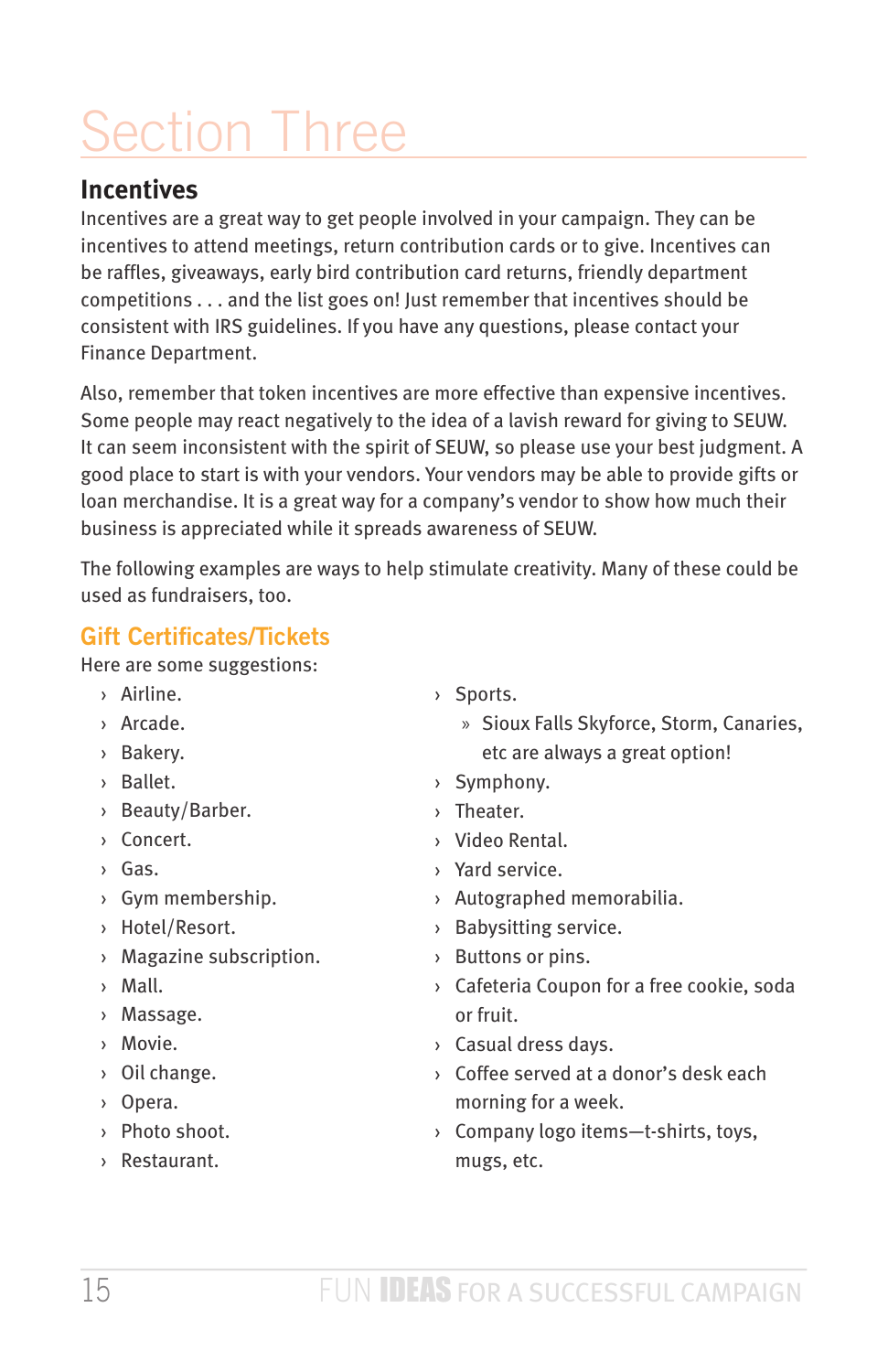

- › Deliver special lunch from their favorite restaurant.
- › Donation made to a local agency on behalf of an individual or department.
- › Employee-designed t-shirts for contributors.
- › Executive parking spot for a week, month or year, or covered parking.
- › Flowers every month for a year.
- › Gift basket from a local specialty shop filled with goodies.
- › Golf Lessons.
- › Homemade craft or cooking donated by employee.
- › Housecleaning service provided by top management or a professional cleaning company.
- › Job swap
	- » Boss does winner's job for a day.
- › Limousine service to and from work.
- › Lottery tickets.
- › Lunch or dinner with executive.
- › Morning pastries or pizza party for the department with the most participation, highest per capita or largest increase in givers.
- › Office cleaned.
- › Open soda machine if company reaches goal.
- › Send the winning department to an afternoon movie of their choice.
- › Share of company stock.
- › Sleep-in-late or leave-work-early passes.
- › Time Off
	- » One of the most appealing and cost effective incentives that you can offer, including:
	- » Vacation
	- » Two hours off per month to volunteer at an agency of their choice.
- › Lunch hour extension.
- › Traveling trophy for department with highest participation or percentage increase.
- › Use of the executive office.
- › Office Equipment
	- » Give away equipment your company no longer needs, but is still in good working order.
- › Kiss the Pig
	- » For a set donation amount, employees can cast votes for the co-worker who will kiss the pig at the end of the campaign. This would work with any animal.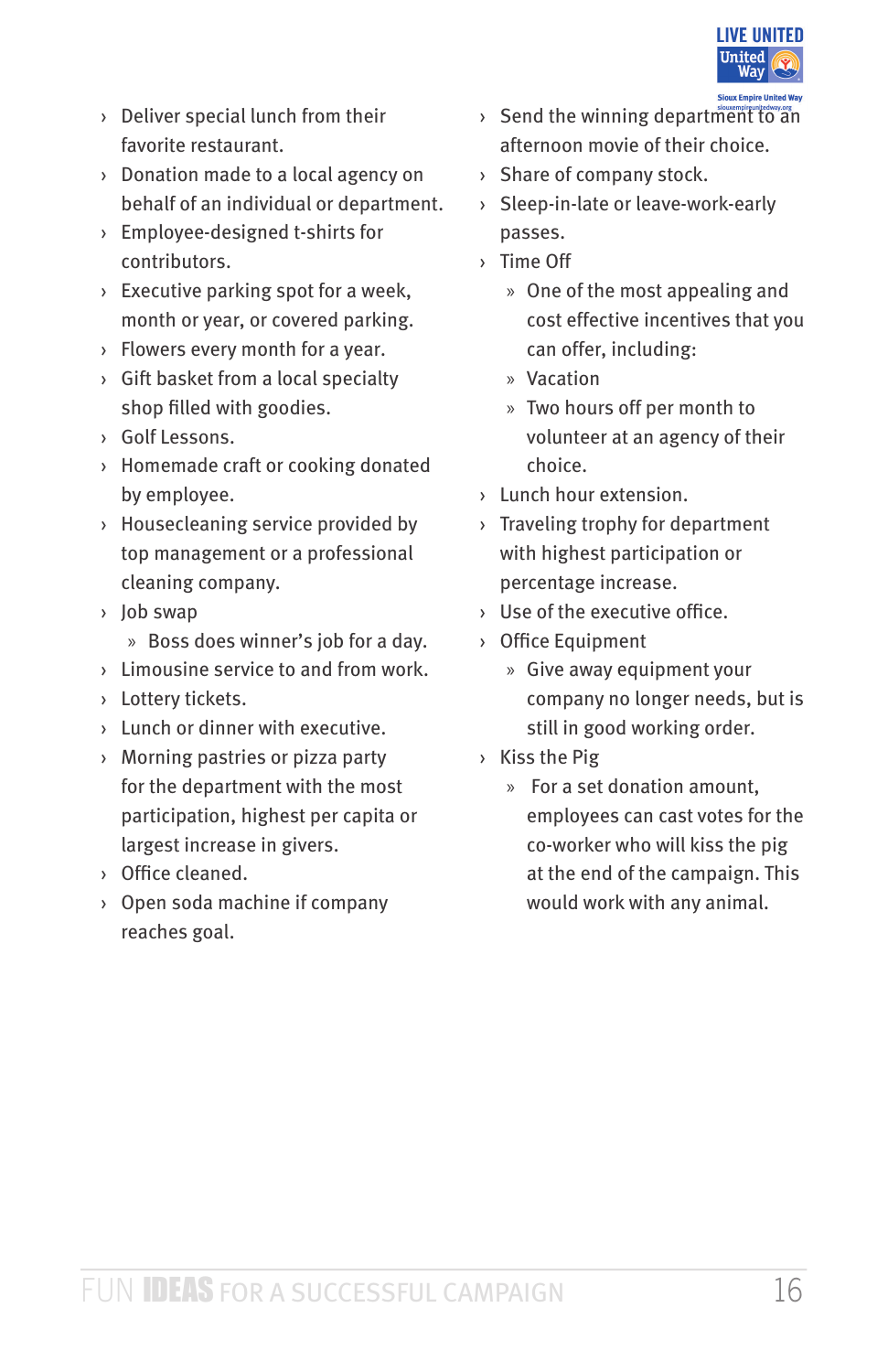# Section Four

# **Thank You/Recognition**

Saying thank you is very important. These two simple words show appreciation to your donors, and sets the tone for year-round communication and next year's campaign. There are many ways to thank employees, including a personal thank you note or small gift of appreciation.

Use your imagination and be innovative. There are many ways to convey your gratitude on behalf of the many who benefit from the SEUW campaign.

# **Ads**

Run Thank You ads in local publications.

# **Article**

Place an article in your internal publication or website.

# **Cupcakes**

At the end of your employee rally, give out cupcakes or cookies that have "Thank You" on them.

# **Mangement sponsored**

The management team can say thank you to the employees by sponsoring:

- › Breakfast, lunch, or an evening reception, either catered by a local restaurant or personally prepared by management.
- › Handwritten notes from the campaign committee/management.
- › Banana splits or root beer floats served by management.

# **Messages**

Put thank you messages, which announce the company's campaing results, in paycheck envelope stuffers, in employee newsletters, on email or voice mail, and on close-circuit tv.

# **Sundae Party**

Hold a build your own sundae party.

# **Thank You Letters**

Ask the management to send personal thank you letters letting the employees know that their contributions were appreciated.

# **United Way Store**

Purchase thank you items from the United Way store.

# **Sticker**

Prepare a thank you sticker for employees to wear when a contribution is made.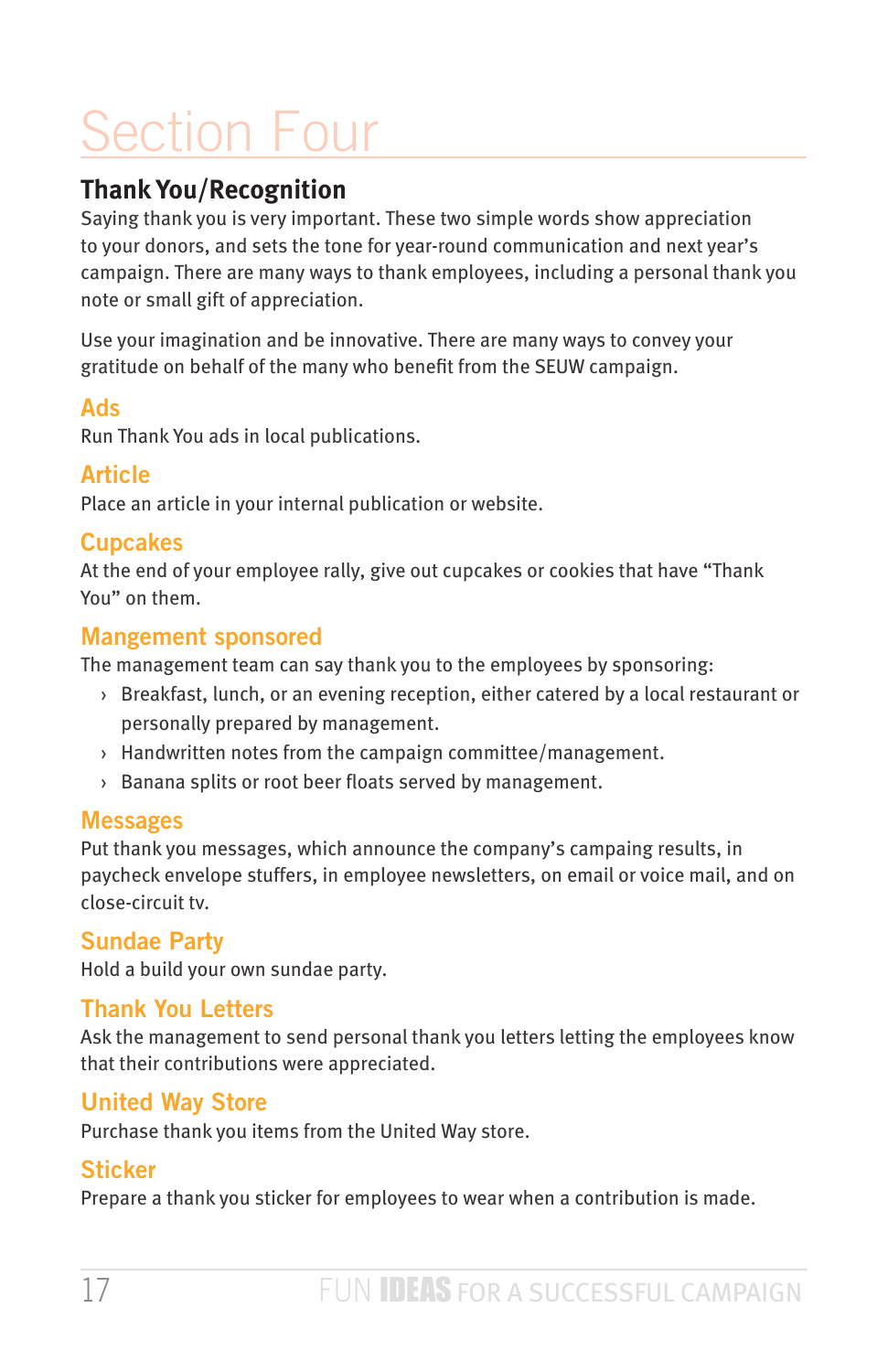

# **Personal Thank You**

Executive team walks the floor to give a personal thank you to employees.

Leadership givers should also be thanked for their personal committment to United Way and the community; one way to do this is by having the management host an evening reception to recognize their contributions.

And last but not least, thank you for the time ane ffort you've dedicated to organize yoru company's employee campaign!